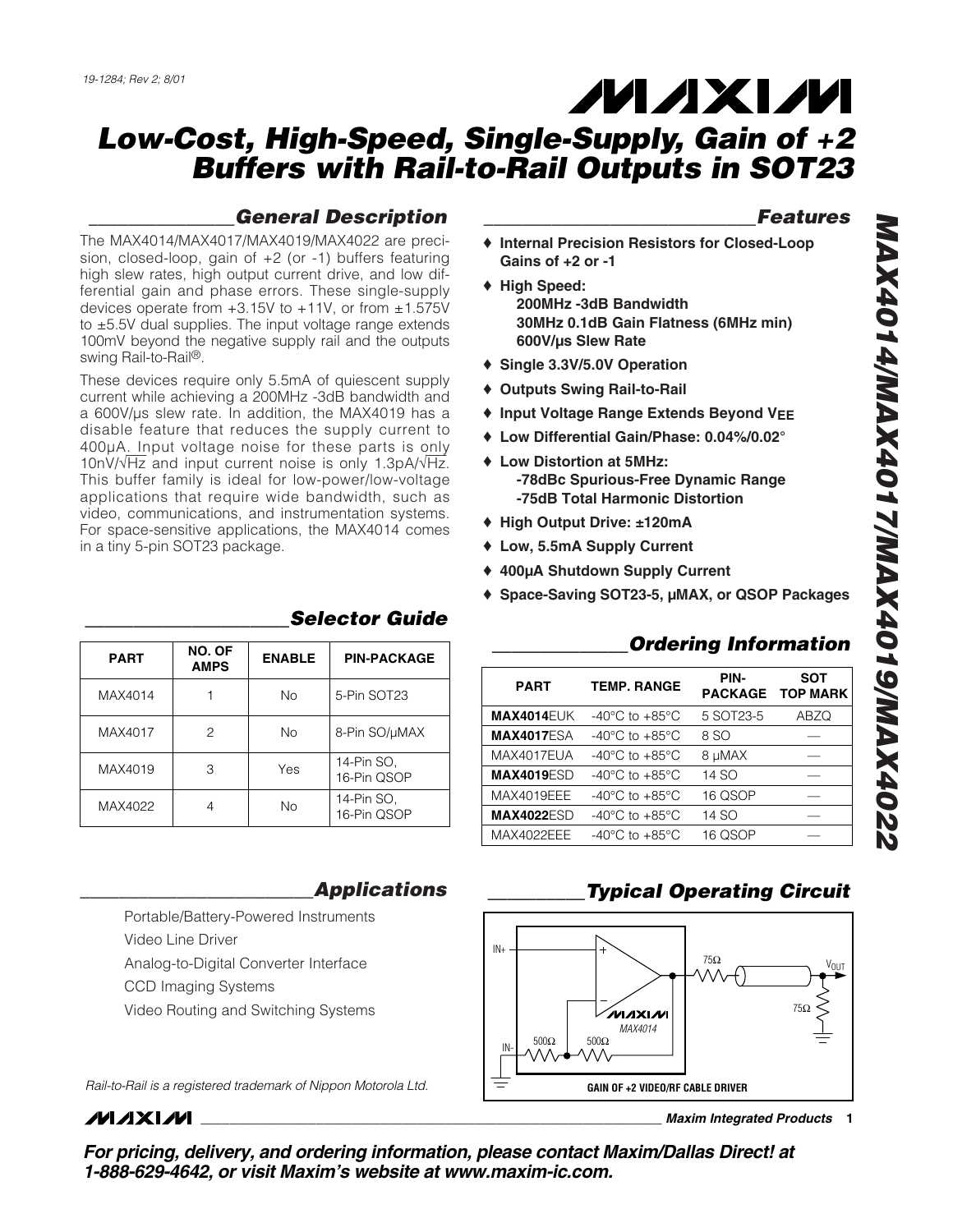### **ABSOLUTE MAXIMUM RATINGS**

| $IN_{-}$ , $IN_{+}$ , OUT_, EN_ (V <sub>EE</sub> - 0.3V) to (V <sub>CC</sub> + 0.3V) |  |
|--------------------------------------------------------------------------------------|--|
| Output Short-Circuit Duration to V <sub>CC</sub> or V <sub>EE</sub> Continuous       |  |
| Continuous Power Dissipation ( $T_A = +70^{\circ}C$ )                                |  |
| 5-pin SOT23 (derate 7.1mW/°C above+70°C)571mW                                        |  |
| 8-pin SO (derate 5.9mW/°C above +70°C)471mW                                          |  |

| 8-pin µMAX (derate 4.1mW/°C above +70°C)330mW  |  |
|------------------------------------------------|--|
| 14-pin SO (derate 8.3mW/°C above +70°C)667mW   |  |
| 16-pin QSOP (derate 8.3mW/°C above +70°C)667mW |  |
| Operating Temperature Range 40°C to +85°C      |  |
| Storage Temperature Range -65°C to +150°C      |  |
| Lead Temperature (soldering, 10sec)+300°C      |  |

*Stresses beyond those listed under "Absolute Maximum Ratings" may cause permanent damage to the device. These are stress ratings only, and functional operation of the device at these or at any other conditions beyond those indicated in the operational sections of the specifications is not implied. Exposure to absolute maximum rating conditions for extended periods may affect device reliability.*

### **DC ELECTRICAL CHARACTERISTICS**

(VCC = +5V, VEE = 0V, IN\_- = 0V, EN\_ = 5V, RL =  $\infty$  to ground, V<sub>OUT</sub> = VCC / 2, noninverting configuration, TA = TMIN to TMAX, unless otherwise noted. Typical values are at  $T_A = +25^{\circ}C$ .) (Note 1)

| <b>PARAMETER</b>                         | <b>SYMBOL</b>           | <b>CONDITIONS</b>                                  |  |                                                                   | <b>MIN</b>  | <b>TYP</b>      | <b>MAX</b>     | <b>UNITS</b> |  |
|------------------------------------------|-------------------------|----------------------------------------------------|--|-------------------------------------------------------------------|-------------|-----------------|----------------|--------------|--|
| Input Voltage Range                      | <b>V<sub>IN</sub></b>   | $IN_{-+}$                                          |  | $VEE - 0.1$                                                       |             | $V_{CC}$ - 2.25 | $\vee$         |              |  |
|                                          |                         | $IN_{-}$                                           |  |                                                                   | $VEE - 0.1$ |                 | $V_{CC}$ + 0.1 |              |  |
| Input Offset Voltage                     | Vos                     | $R_L = 50\Omega$                                   |  |                                                                   |             | $\overline{4}$  | 20             | mV           |  |
| Input Offset Voltage Drift               | <b>TC<sub>VOS</sub></b> |                                                    |  |                                                                   |             | 8               |                | $\mu V$ /°C  |  |
| Input Offset Voltage Matching            |                         | Any channels for<br>MAX4017/MAX4019/MAX4022        |  |                                                                   |             | ±1              |                | mV           |  |
| Input Bias Current                       | l <sub>R</sub>          | $IN + (Note 2)$                                    |  |                                                                   |             | 5.4             | 20             | μA           |  |
| Input Resistance                         | R <sub>IN</sub>         | IN +, over input voltage range                     |  |                                                                   |             | 3               |                | $M\Omega$    |  |
| Voltage Gain                             | Av                      |                                                    |  | $R_L \ge 50\Omega$ , (VEE + 0.5V) $\leq$ VOUT $\leq$ (VCC - 2.0V) | 1.9         | $\overline{2}$  | 2.1            | V/V          |  |
| <b>Output Resistance</b>                 | ROUT                    | $f = DC$                                           |  |                                                                   |             | 25              |                | $m\Omega$    |  |
| Output Current                           |                         | $R_{L} = 20\Omega$ to V <sub>CC</sub> or           |  | $T_A = +25$ °C                                                    | ±70         | ±120            |                |              |  |
|                                          | <b>IOUT</b>             | <b>V<sub>FF</sub></b>                              |  | $T_A = T_{MIN}$ to $T_{MAX}$                                      | ±60         |                 |                | mA           |  |
| Short-Circuit Output Current             | $_{\rm lsc}$            | Sinking or sourcing                                |  |                                                                   |             | ±150            |                | mA           |  |
|                                          | <b>VOUT</b>             | $R_1 = 50\Omega$                                   |  | VCC - VOH                                                         |             | 1.60            | 2.00           |              |  |
|                                          |                         |                                                    |  | VOL - VEE                                                         |             | 0.04            | 0.50           |              |  |
| Output Voltage Swing                     |                         | $R_L = 150\Omega$                                  |  | V <sub>C</sub> - V <sub>OH</sub>                                  |             | 0.75            | 1.50           | V            |  |
|                                          |                         |                                                    |  | VOL - VEE                                                         |             | 0.04            | 0.50           |              |  |
|                                          |                         | $R_L = 2k\Omega$                                   |  | VCC - VOH                                                         |             | 0.06            |                |              |  |
|                                          |                         |                                                    |  | VOL - VEE                                                         |             | 0.06            |                |              |  |
|                                          |                         | $V_{CC} = 5V$ , $V_{EE} = 0V$ , $V_{OUT} = 2V$     |  | 46                                                                | 57          |                 |                |              |  |
| Power-Supply Rejection Ratio<br>(Note 3) | <b>PSRR</b>             | $V_{CC} = 5V$ , $V_{EE} = -5V$ , $V_{OUT} = 0V$    |  |                                                                   | 54          | 66              |                | dB           |  |
|                                          |                         | $V_{CC} = 3.3V$ , $V_{EE} = 0V$ , $V_{OUT} = 0.9V$ |  |                                                                   |             | 45              |                |              |  |
| Operating Supply-Voltage Range           |                         | V <sub>CC</sub> to V <sub>EE</sub>                 |  |                                                                   | 3.15        |                 | 11.0           | $\vee$       |  |
| Disabled Output Resistance               | ROUT(OFF)               | MAX4019, $EN_$ = 0V, $OV \leq V_{OUT} \leq 5V$     |  |                                                                   | 1           |                 | $k\Omega$      |              |  |
| EN_Logic-Low Threshold                   | $V_{IL}$                | MAX4019                                            |  |                                                                   |             | $V_{CC}$ - 2.6  | $\vee$         |              |  |
| EN_Logic-High Threshold                  | V <sub>IH</sub>         | MAX4019                                            |  | $V_{CC}$ - 1.5                                                    |             |                 | $\vee$         |              |  |
| EN_ Logic Input Low Current              |                         | MAX4019<br>$EN_{-} = VEE$                          |  | $(V_{EE} + 0.2V) \leq EN_{-} \leq V_{CC}$                         |             | 0.5             |                | μA           |  |
|                                          | IIL.                    |                                                    |  |                                                                   |             | 200             | 550            |              |  |
| EN_ Logic Input High Current             | lιн                     | $MAX4019$ , $EN_ = VCC$                            |  |                                                                   |             | 0.5             | 10             | μA           |  |
| Quiescent Supply Current                 | $_{\rm{ICC}}$           | Enabled $(EN_ = V_{CC})$                           |  |                                                                   | 5.5         | 8.0             | mA             |              |  |
| (per Buffer)                             |                         | MAX4019, disabled $(EN_{-} = V_{EE})$              |  |                                                                   |             | 0.4             | 0.7            |              |  |

MAXIM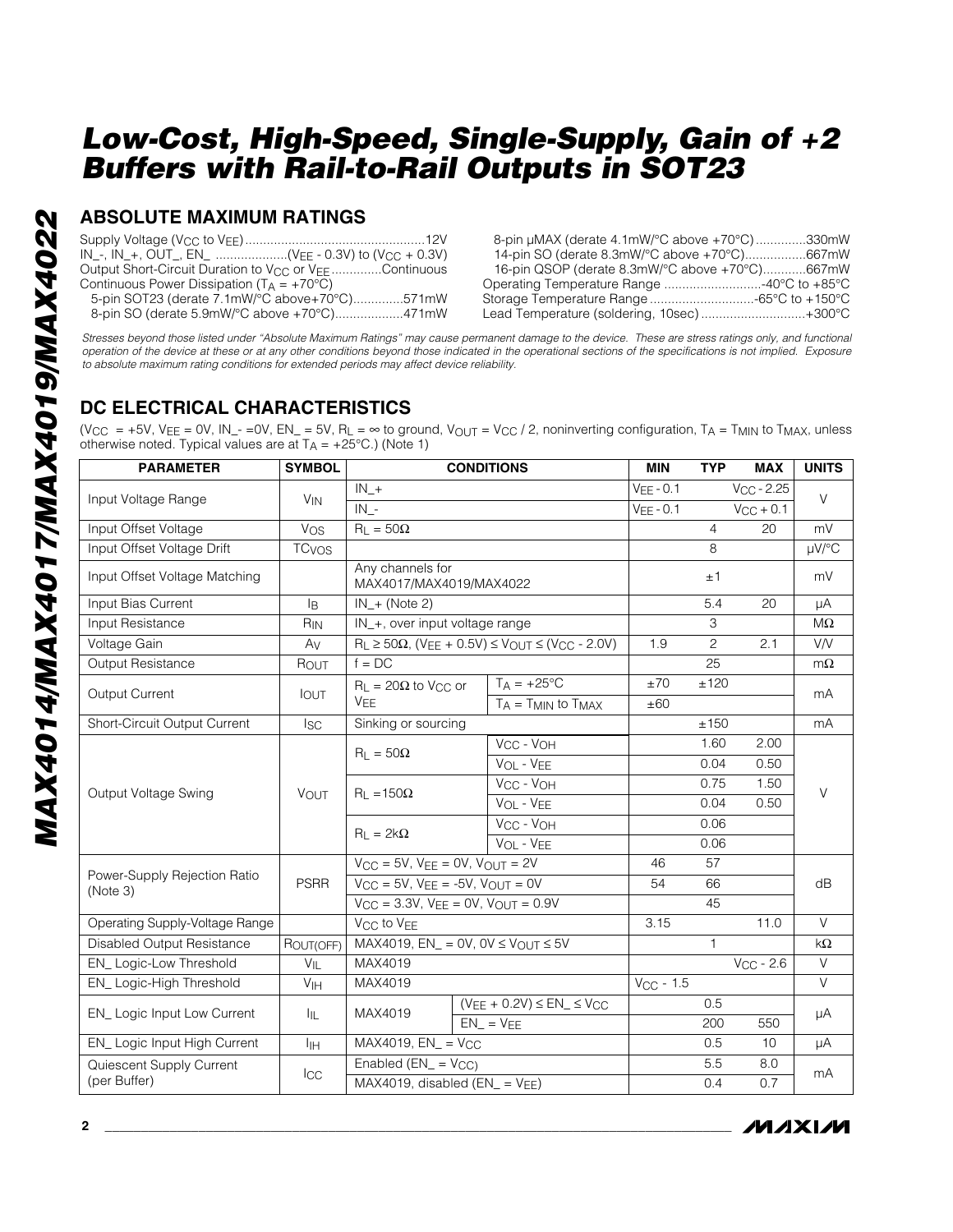## **AC ELECTRICAL CHARACTERISTICS**

(VCC = +5V, VEE = 0V, IN\_- = 0V, EN\_ = 5V, RL = 100 $\Omega$  to ground, noninverting configuration, TA = T<sub>MIN</sub> to T<sub>MAX,</sub> unless otherwise noted. Typical values are at  $T_A = +25^{\circ}C$ .)

| <b>PARAMETER</b>                                       | <b>SYMBOL</b>       | <b>CONDITIONS</b>                                              |                 |       | <b>TYP</b>     | <b>MAX</b> | <b>UNITS</b>       |  |
|--------------------------------------------------------|---------------------|----------------------------------------------------------------|-----------------|-------|----------------|------------|--------------------|--|
| Small-Signal -3dB Bandwidth                            | <b>BWss</b>         | $V_{OUT} = 20mVp-p$                                            |                 |       | 200            |            | <b>MHz</b>         |  |
| Large-Signal -3dB Bandwidth                            | <b>BWLS</b>         | $V$ OUT = $2Vp-p$                                              |                 |       | 140            |            | <b>MHz</b>         |  |
| Bandwidth for 0.1dB Gain<br>Flatness                   | BW <sub>0.1dB</sub> | $VOUT = 20mVp-p (Note 4)$                                      |                 | 6     | 30             |            | <b>MHz</b>         |  |
| Slew Rate                                              | <b>SR</b>           | $V_{OUT} = 2V$ step                                            |                 |       | 600            |            | $V/\mu s$          |  |
| Settling Time to 0.1%                                  | ts                  | $V_{OUT} = 2V$ step                                            |                 |       | 45             |            | ns                 |  |
| Rise/Fall Time                                         | $t_R$ , $t_F$       | $V_{\text{OUT}} = 100 \text{mVp-p}$                            |                 |       | 1              |            | ns                 |  |
| Spurious-Free Dynamic<br>Range                         | <b>SFDR</b>         | $f_C = 5MHz$ , $V_{OU}T = 2Vp-p$                               |                 |       | $-78$          |            | dBc                |  |
|                                                        |                     |                                                                | Second harmonic |       | $-78$          |            |                    |  |
|                                                        |                     | $V_{OUT} = 2Vp-p,$                                             | Third harmonic  |       | $-82$          |            |                    |  |
| <b>HD</b><br><b>Harmonic Distortion</b><br>$fc = 5MHz$ |                     | Total harmonic<br>distortion                                   |                 | $-75$ |                | dBc        |                    |  |
| Third-Order Intercept                                  | IP <sub>3</sub>     | $f = 10.0 MHz$                                                 |                 |       | 35             |            | dBm                |  |
| Input 1dB Compression Point                            |                     | $f_C = 10 MHz$ , $A_VCL = +2V/V$                               |                 |       | 11             |            | dB <sub>m</sub>    |  |
| Differential Phase Error                               | <b>DP</b>           | NTSC, R <sub>1</sub> = $150\Omega$                             |                 |       | 0.02           |            | degrees            |  |
| Differential Gain Error                                | DG                  | NTSC, $R_L = 150\Omega$                                        |                 |       | 0.04           |            | $\%$               |  |
| Input Noise Voltage Density                            | e <sub>n</sub>      | $f = 10kHz$                                                    |                 |       | 10             |            | $nV/\sqrt{Hz}$     |  |
| Input Noise Current Density                            | $i_{n}$             | $f = 10kHz$                                                    |                 |       | 1.3            |            | pA/ <sub>VHz</sub> |  |
| Input Capacitance                                      | $C_{IN}$            |                                                                |                 |       | 1              |            | pF                 |  |
| Disabled Output Capacitance                            | COUT(OFF)           | $MAX4019$ . $EN = 0V$                                          |                 |       | $\overline{c}$ |            | pF                 |  |
| Output Impedance                                       | ZOUT                | $f = 10MHz$                                                    |                 |       | 6              |            | $\Omega$           |  |
| <b>Buffer Enable Time</b>                              | ton                 | MAX4019                                                        |                 |       | 100            |            | ns                 |  |
| <b>Buffer Disable Time</b>                             | tOFF                | MAX4019                                                        |                 |       | $\mathbf{1}$   |            | μs                 |  |
| <b>Buffer Gain Matching</b>                            |                     | MAX4017/MAX4019/MAX4022.<br>$f = 10$ MHz, $V_{OUT} = 20$ mVp-p |                 |       | 0.1            |            | dB                 |  |
| <b>Buffer Crosstalk</b>                                | <b>XTALK</b>        | MAX4017/MAX4019/MAX4022,<br>$f = 10$ MHz, $V_{OUT} = 2Vp-p$    |                 |       | $-95$          |            | dB                 |  |

**Note 1:** The MAX4014EUK is 100% production tested at T<sub>A</sub> = +25°C. Specifications over temperature limits are guaranteed by design.

**Note 2:** Tested with  $V_{\text{OUT}} = +2.5V$ .

**Note 3:** PSRR for single +5V supply tested with V<sub>EE</sub> = 0V, V<sub>CC</sub> = +4.5V to +5.5V; for dual ±5V supply with V<sub>EE</sub> = -4.5V to -5.5V,  $V_{\text{CC}} = +4.5V$  to +5.5V; and for single +3V supply with  $V_{\text{EE}} = 0V$ ,  $V_{\text{CC}} = +3.15V$  to +3.45V.

**Note 4:** Guaranteed by design.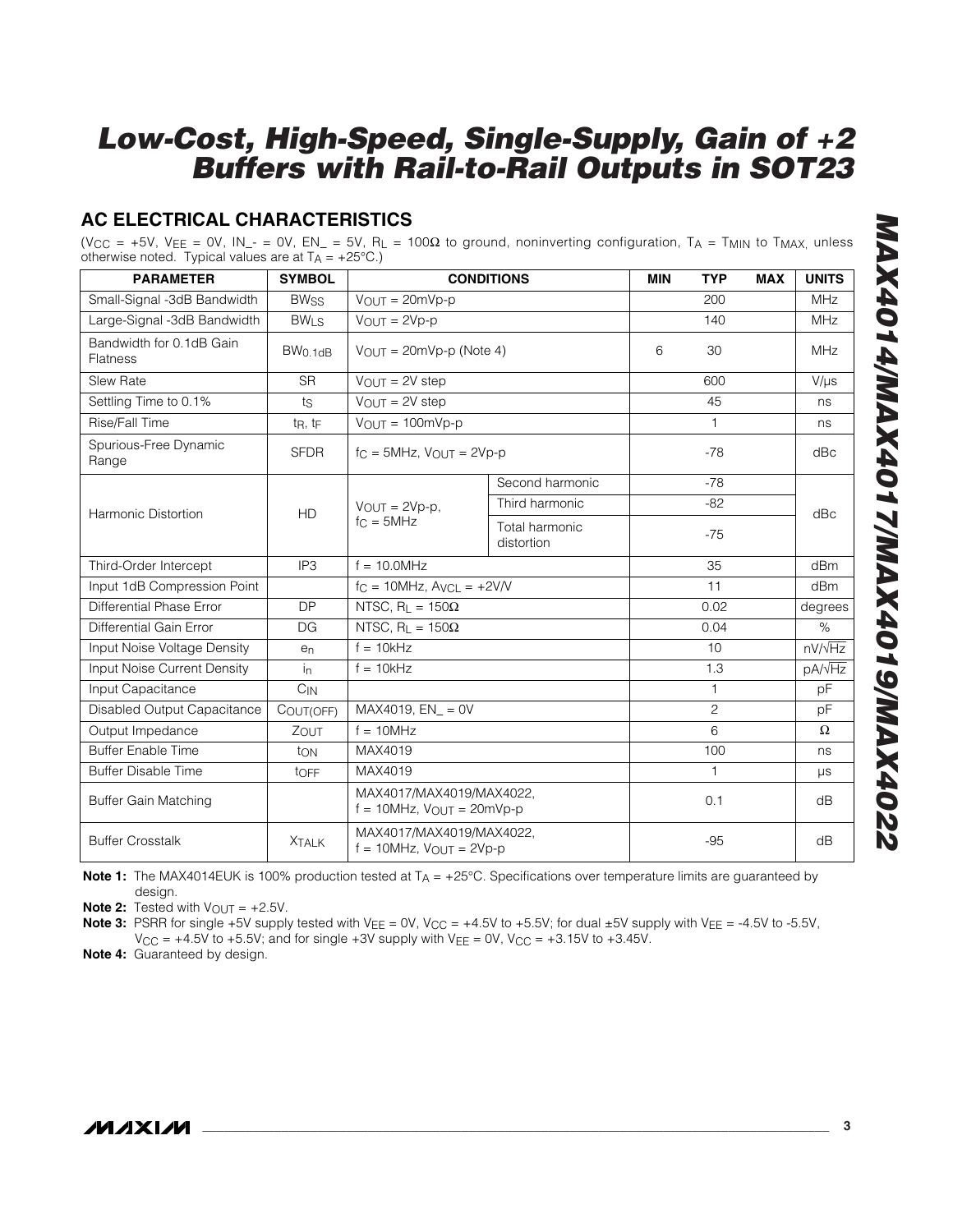*\_\_\_\_\_\_\_\_\_\_\_\_\_\_\_\_\_\_\_\_\_\_\_\_\_\_\_\_\_\_\_\_\_\_\_\_\_\_\_\_\_\_Typical Operating Characteristics*

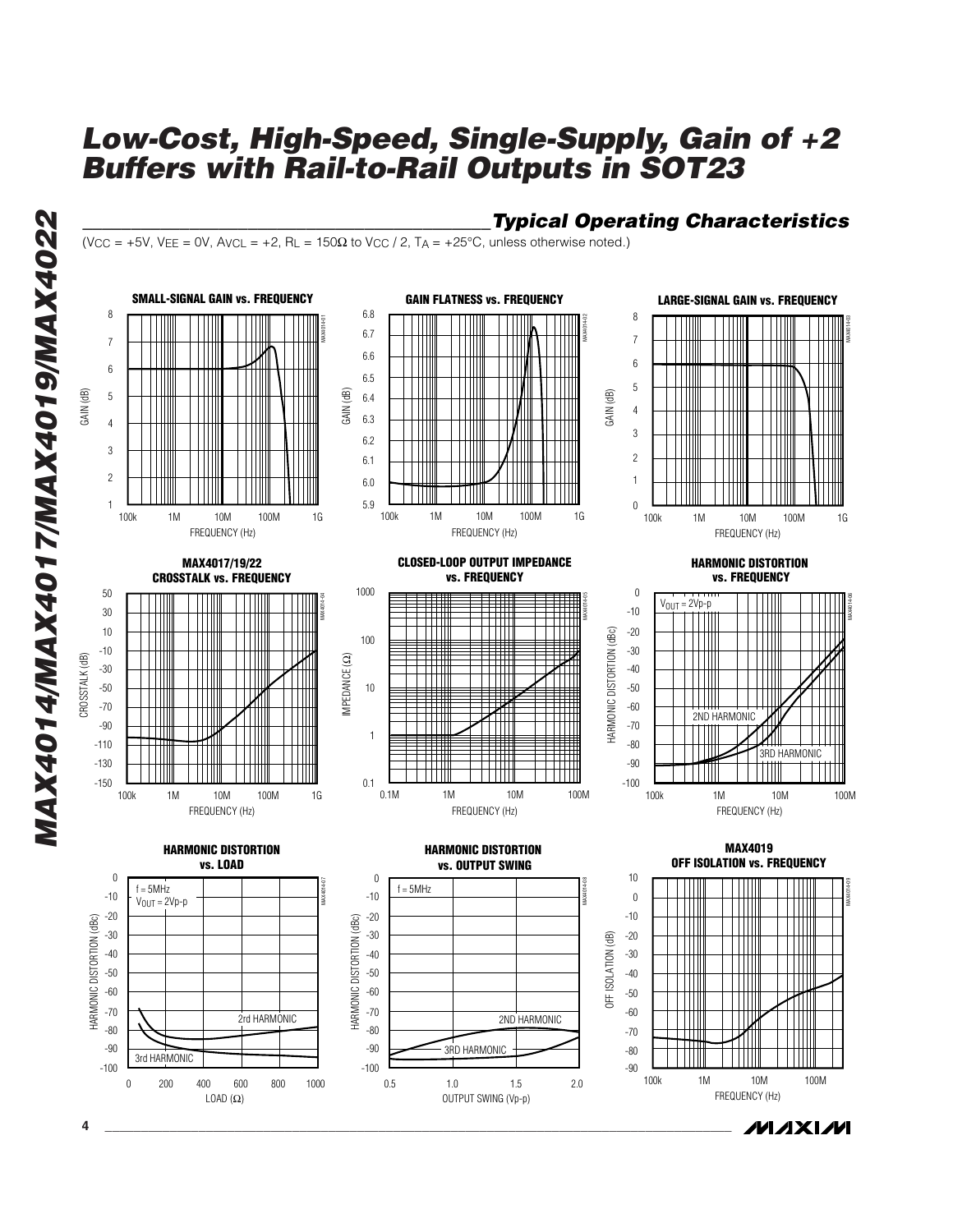### *\_\_\_\_\_\_\_\_\_\_\_\_\_\_\_\_\_\_\_\_\_\_\_\_\_\_\_\_\_\_\_\_\_\_\_\_\_\_\_\_\_\_Typical Operating Characteristics*

(V<sub>CC</sub> = +5V, V<sub>EE</sub> = 0V, A<sub>VCL</sub> = +2, R<sub>L</sub> = 150 $\Omega$  to V<sub>CC</sub> / 2, T<sub>A</sub> = +25°C, unless otherwise noted.)



 $\boldsymbol{\mathcal{W}}$ axi $\boldsymbol{\mathcal{W}}$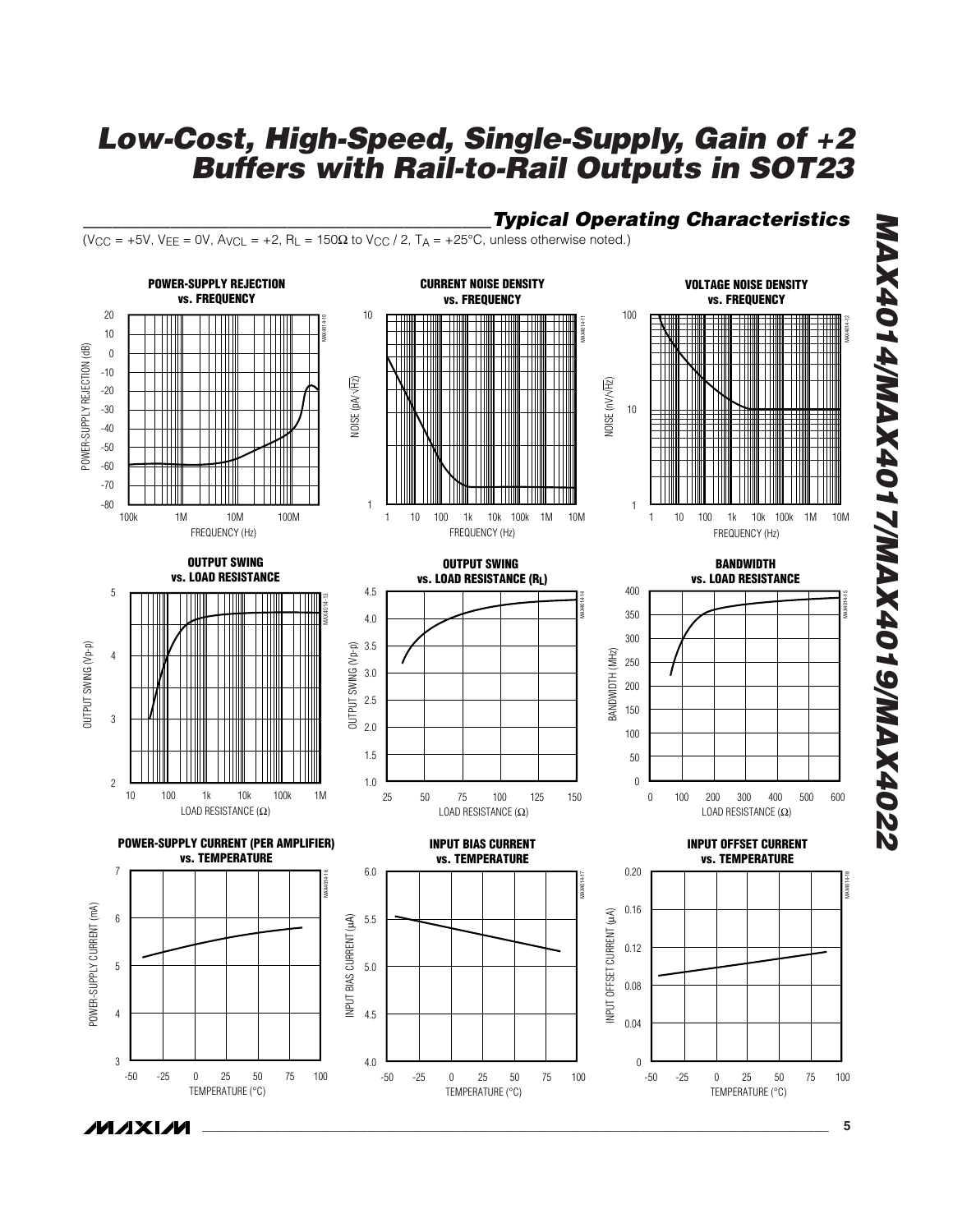*\_\_\_\_\_\_\_\_\_\_\_\_\_\_\_\_\_\_\_\_\_\_\_\_\_\_\_\_\_\_\_\_\_\_\_\_\_\_\_\_\_\_Typical Operating Characteristics*

(V<sub>CC</sub> = +5V, V<sub>EE</sub> = 0V, A<sub>VCL</sub> = +2, R<sub>L</sub> = 150 $\Omega$  to V<sub>CC</sub> / 2, T<sub>A</sub> = +25°C, unless otherwise noted.)



MAX4014/MAX4017/MAX4019/MAX4022 *MAX4014/MAX4017/MAX4019/MAX4022*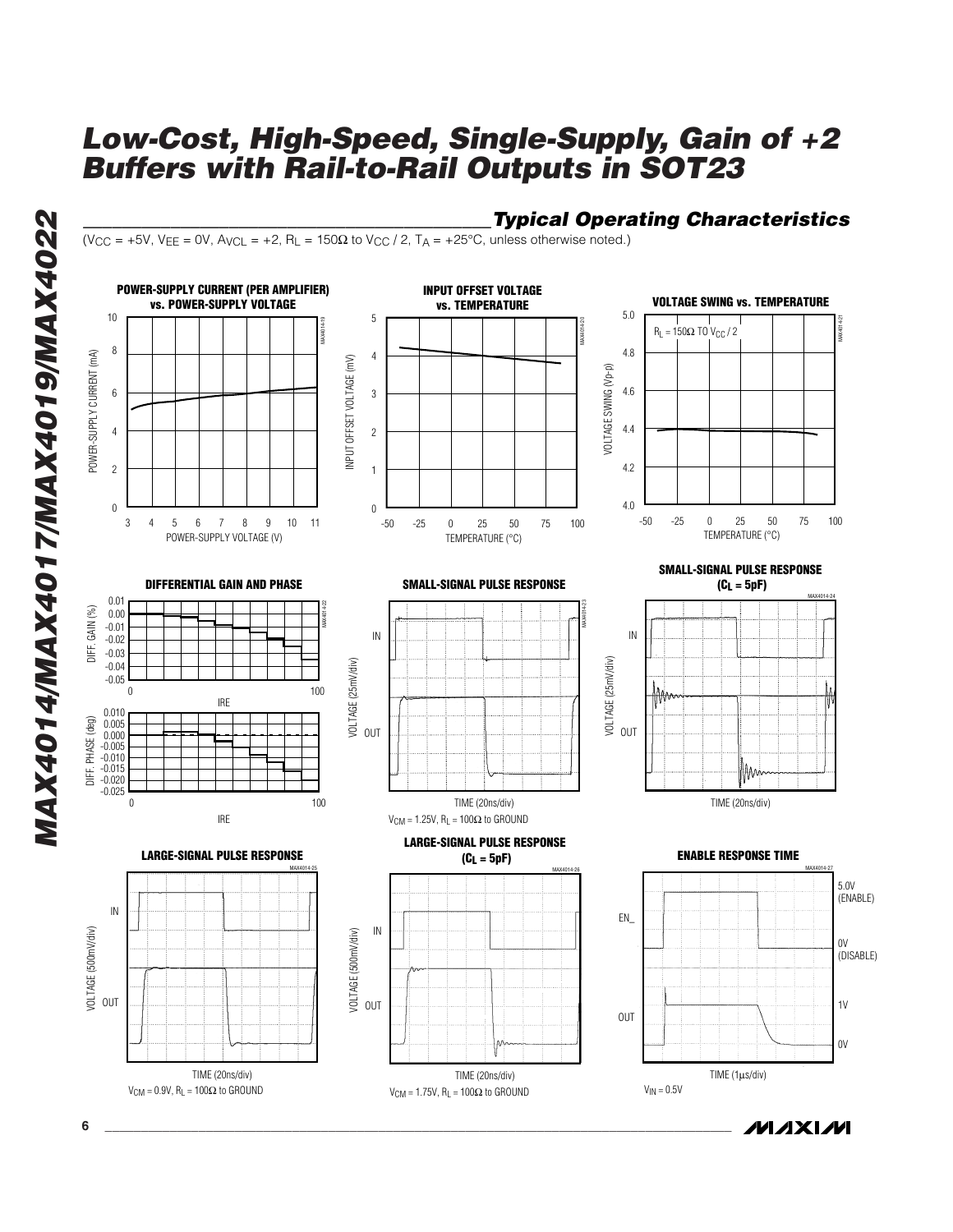## *\_\_\_\_\_\_\_\_\_\_\_\_\_\_\_\_\_\_\_\_\_\_\_\_\_\_\_\_\_\_\_\_\_\_\_\_\_\_\_\_\_\_\_\_\_\_\_\_\_\_\_\_\_\_\_\_\_\_\_\_\_\_Pin Description*

| <b>PIN</b>               |                          |                          |                          |                          |                          |                       |                                                                       |  |  |  |
|--------------------------|--------------------------|--------------------------|--------------------------|--------------------------|--------------------------|-----------------------|-----------------------------------------------------------------------|--|--|--|
| <b>MAX4014</b>           | <b>MAX4017</b>           |                          | <b>MAX4019</b>           | <b>MAX4022</b>           |                          | <b>NAME</b>           | <b>FUNCTION</b>                                                       |  |  |  |
| <b>SOT23-5</b>           | SO/µMAX                  | <b>SO</b>                | <b>QSOP</b>              | <b>SO</b>                | <b>QSOP</b>              |                       |                                                                       |  |  |  |
|                          |                          |                          | 8, 9                     |                          | 8, 9                     | N.C.                  | No Connect. Not internally connected. Tie to<br>ground or leave open. |  |  |  |
| 1                        | $\overline{\phantom{0}}$ | $\qquad \qquad =$        | $\qquad \qquad$          | $\qquad \qquad$          | $\overline{\phantom{0}}$ | OUT                   | Amplifier Output                                                      |  |  |  |
| $\overline{c}$           | $\overline{4}$           | 11                       | 13                       | 11                       | 13                       | <b>V<sub>EE</sub></b> | Negative Power Supply or Ground<br>(in single-supply operation)       |  |  |  |
| 3                        |                          |                          | $\overline{\phantom{0}}$ | $\overline{\phantom{0}}$ | $\qquad \qquad =$        | $IN+$                 | Noninverting Input                                                    |  |  |  |
| $\overline{4}$           |                          |                          |                          |                          |                          | $IN -$                | Inverting Input                                                       |  |  |  |
| 5                        | 8                        | $\overline{4}$           | $\overline{4}$           | 4                        | $\overline{4}$           | <b>V<sub>CC</sub></b> | Positive Power Supply                                                 |  |  |  |
|                          | $\mathbf{1}$             | $\overline{7}$           | $\overline{7}$           | $\mathbf{1}$             | $\mathbf{1}$             | <b>OUTA</b>           | Amplifier A Output                                                    |  |  |  |
| $\overline{\phantom{0}}$ | $\overline{c}$           | 6                        | 6                        | $\mathbf{2}$             | $\overline{c}$           | INA-                  | Amplifier A Inverting Input                                           |  |  |  |
|                          | 3                        | 5                        | 5                        | 3                        | 3                        | $INA+$                | Amplifier A Noninverting Input                                        |  |  |  |
|                          | $\overline{7}$           | 8                        | 10                       | $\overline{7}$           | $\overline{7}$           | <b>OUTB</b>           | Amplifier B Output                                                    |  |  |  |
|                          | 6                        | 9                        | 11                       | 6                        | $\,6$                    | INB-                  | Amplifier B Inverting Input                                           |  |  |  |
|                          | 5                        | 10                       | 12                       | 5                        | $\sqrt{5}$               | $INB+$                | Amplifier B Noninverting Input                                        |  |  |  |
|                          |                          | 14                       | 16                       | 8                        | 10                       | <b>OUTC</b>           | Amplifier C Output                                                    |  |  |  |
|                          |                          | 13                       | 15                       | 9                        | 11                       | INC-                  | Amplifier C Inverting Input                                           |  |  |  |
|                          |                          | 12                       | 14                       | 10                       | 12                       | $INC +$               | Amplifier C Noninverting Input                                        |  |  |  |
|                          |                          | $\overline{\phantom{0}}$ |                          | 14                       | 16                       | <b>OUTD</b>           | Amplifier D Output                                                    |  |  |  |
|                          |                          | $\overline{\phantom{0}}$ | $\overline{\phantom{0}}$ | 13                       | 15                       | IND-                  | Amplifier D Inverting Input                                           |  |  |  |
|                          |                          |                          | $\overline{\phantom{0}}$ | 12                       | 14                       | $IND+$                | Amplifier D Noninverting Input                                        |  |  |  |
|                          |                          | 1                        | $\mathbf{1}$             |                          |                          | <b>ENA</b>            | Enable Input for Amplifier A                                          |  |  |  |
|                          |                          | 3                        | 3                        |                          |                          | <b>ENB</b>            | Enable Input for Amplifier B                                          |  |  |  |
|                          |                          | $\overline{c}$           | $\overline{c}$           |                          |                          | <b>ENC</b>            | Enable Input for Amplifier C                                          |  |  |  |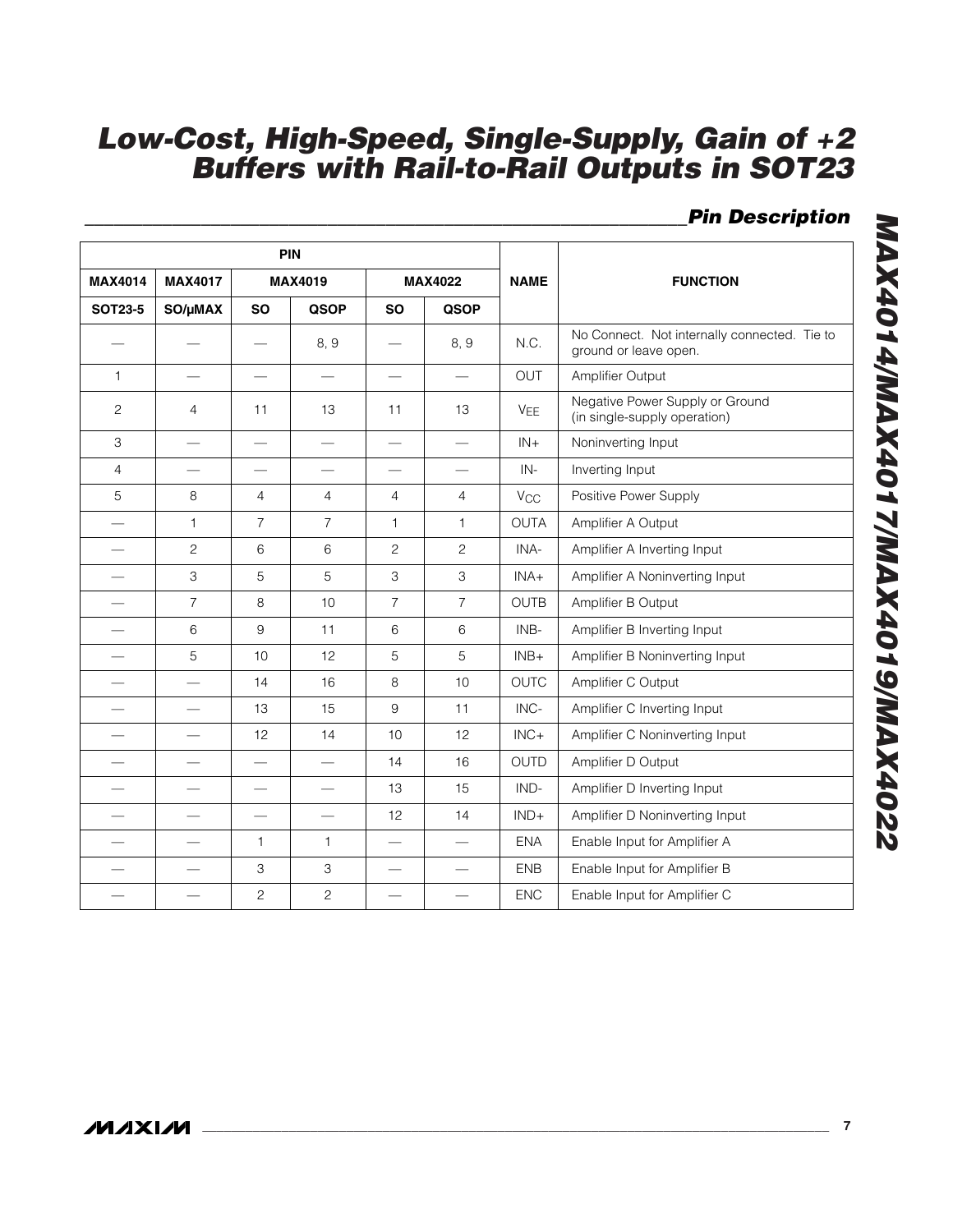## *\_\_\_\_\_\_\_\_\_\_\_\_\_\_\_Detailed Description*

The MAX4014/MAX4017/MAX4019/MAX4022 are single-supply, rail-to-rail output, voltage-feedback, closedloop buffers that employ current-feedback techniques to achieve 600V/µs slew rates and 200MHz bandwidths. These buffers use internal 500 $\Omega$  resistors to provide a preset closed-loop gain of +2V/V in the noninverting configuration or -1V/V in the inverting configuration. Excellent harmonic distortion and differential gain/phase performance make these buffers an ideal choice for a wide variety of video and RF signal-processing applications.

Local feedback around the buffer's output stage ensures low output impedance, which reduces gain sensitivity to load variations. This feedback also produces demand-driven current bias to the output transistors for  $\pm$ 120mA drive capability, while constraining total supply current to less than 7mA.

### *\_\_\_\_\_\_\_\_\_\_Applications Information*

#### *Power Supplies*

These devices operate from a single +3.15V to +11V power supply or from dual supplies of  $\pm 1.575V$  to  $±5.5V$ . For single-supply operation, bypass the V $cc$  pin to ground with a 0.1µF capacitor as close to the pin as possible. If operating with dual supplies, bypass each supply with a 0.1µF capacitor.

### *Selecting Gain Configuration*

Each buffer in the MAX4014 family can be configured for a voltage gain of +2V/V or -1V/V. For a gain of

IN+ IN OUT  $R_{\text{TIN}}$ **OUT** \*R .<br>500∩ 500Ω **MAXM** *MAX40\_ \_* IN-

+2V/V, ground the inverting terminal. Use the noninverting terminal as the signal input of the buffer (Figure 1a). Grounding the noninverting terminal and using the inverting terminal as the signal input configures the buffer for a gain of -1V/V (Figure 1b).

Since the inverting input exhibits a  $500\Omega$  input impedance, terminate the input with a  $56Ω$  resistor when the device is configured for an inverting gain in 50 $\Omega$  applications (terminate with 88 $\Omega$  in 75 $\Omega$  applications). Terminate the input with a 49.9 $\Omega$  resistor in the noninverting case. Output terminating resistors should directly match cable impedances in either configuration.

#### *Layout Techniques*

Maxim recommends using microstrip and stripline techniques to obtain full bandwidth. To ensure that the PC board does not degrade the buffer's performance, design it for a frequency greater than 1GHz. Pay careful attention to inputs and outputs to avoid large parasitic capacitance. Whether or not you use a constant-impedance board, observe the following guidelines when designing the board:

- Don't use wire-wrapped boards. They are too inductive.
- Don't use IC sockets. They increase parasitic capacitance and inductance.
- Use surface-mount instead of through-hole components for better high-frequency performance.
- Use a PC board with at least two layers; it should be as free from voids as possible.
- Keep signal lines as short and as straight as possible. Do not make 90° turns; round all corners.



*Figure 1a. Noninverting Gain Configuration (AV = +2V/V) Figure 1b. Inverting Gain Configuration (AV = -1V/V)*



 $R_L = 2R$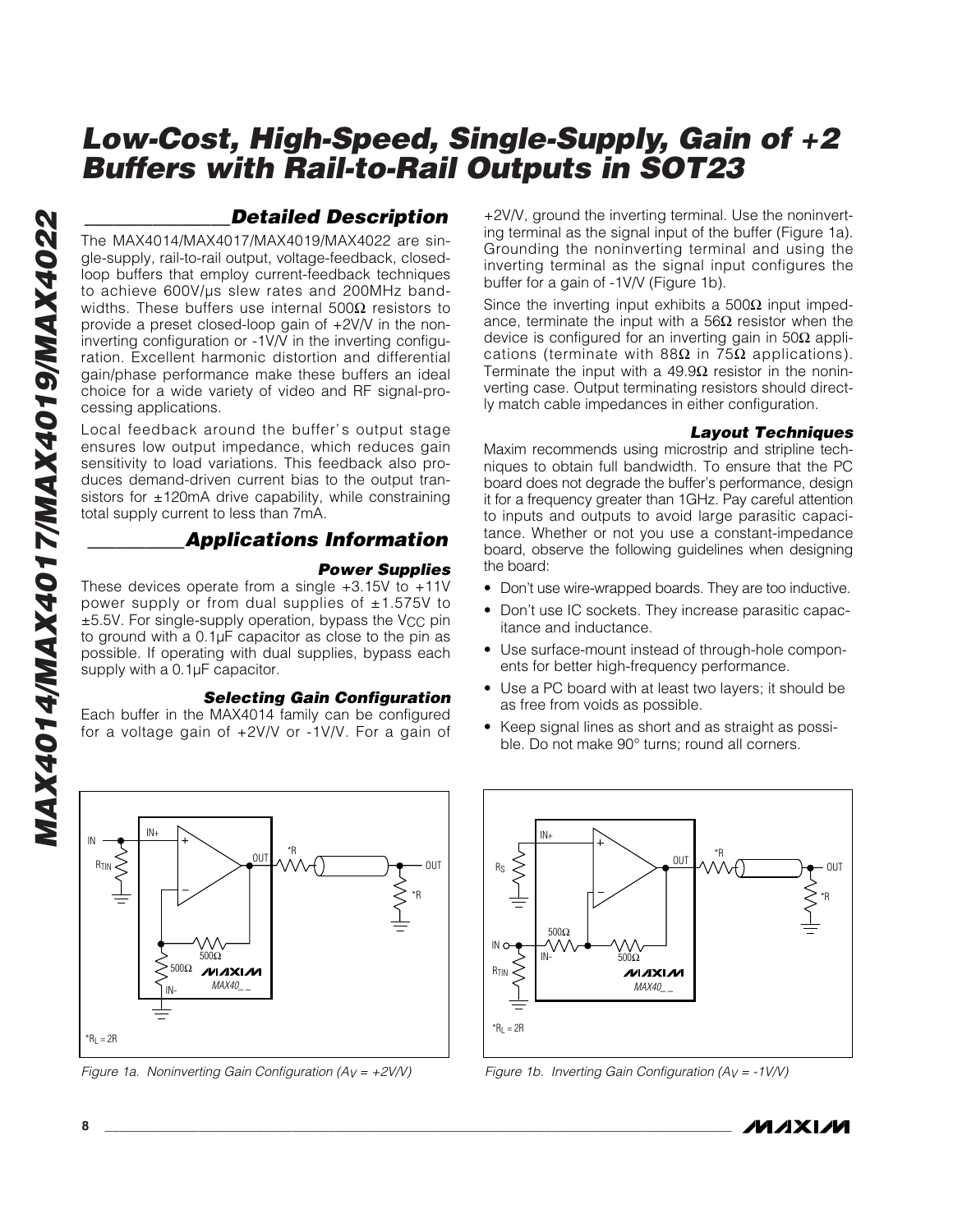

*Figure 2. Enable Logic-Low Input Current vs. Enable Logic-Low Threshold*



*Figure 3. Circuit to Reduce Enable Logic-Low Input Current*

#### *Input Voltage Range and Output Swing*

The input range for the MAX4014 family extends from ( $VEE - 100$ mV) to ( $VCC - 2.25V$ ). Input ground sensing increases the dynamic range for single-supply applications. The outputs drive a 2kΩ load to within 60mV of the power-suply rails. With heavier loads, the output swing is reduced as shown in the *Electrical Characteristics* and the *Typical Operating Characteristics*. As the load increases, the input range is effectively limited by



*Figure 4. Enable Logic-Low Input Current vs. Enable Logic-Low Threshold with 10k*Ω *Series Resistor*

the output-drive capability, since the buffers have a fixed voltage gain of +2 or -1.

For example, a 50Ω load can typically be driven from 40mV above VFF to 1.6V below VCC, or 40mV to 3.4V when operating from a single +5V supply. If the buffer is operated in the noninverting, gain of +2 configuration with the inverting input grounded, the effective input voltage range becomes 20mV to 1.7V, instead of the -100mV to 2.75V indicated by the *Electrical Characteristics*. Beyond the effective input range, the buffer output is a nonlinear function of the input, but it will not undergo phase reversal or latchup.

#### *Enable*

The MAX4019 has an enable feature (EN\_) that allows the buffer to be placed in a low-power state. When the buffers are disabled, the supply current will not exceed 550µA per buffer.

As the voltage at the EN\_ pin approaches the negative supply rail, the EN\_ input current rises. Figure 2 shows a graph of EN\_ input current versus EN\_ pin voltage. Figure 3 shows the addition of an optional resistor in series with the EN pin, to limit the magnitude of the current increase. Figure 4 displays the resulting EN pin input current to voltage relationship.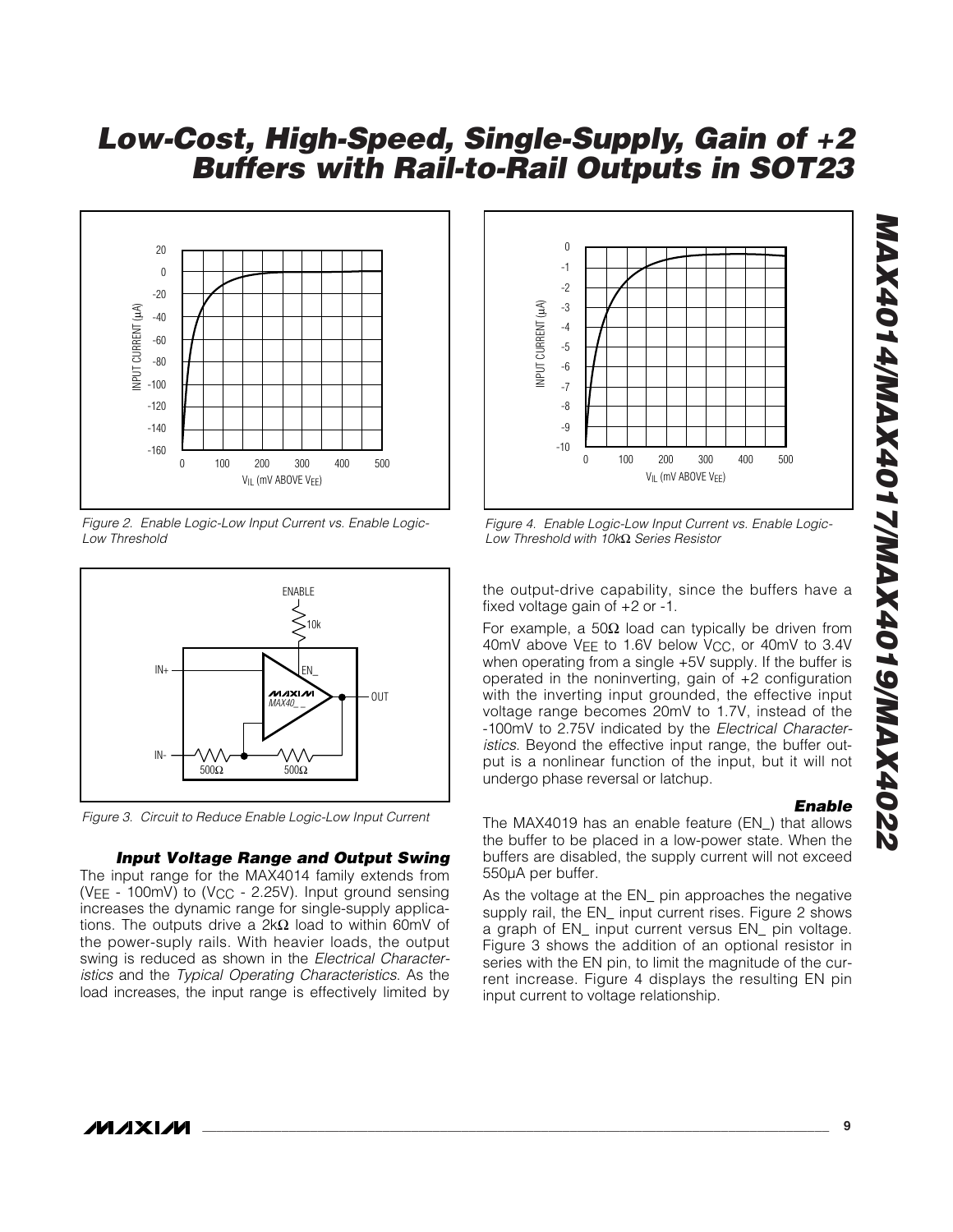

*Figure 5. Input Protection Circuit*



*Figure 6. Small-Signal Gain vs. Frequency with Load Capacitance and No Isolation Resistor*

#### *Disabled Output Resistance*

The MAX4014/MAX4017/MAX4019/MAX4022 include internal protection circuitry that prevents damage to the precision input stage from large differential input voltages, as shown in Figure 5. This protection circuitry consists of five back-to-back Schottky diodes between IN\_+ and IN\_-. These diodes lower the disabled output resistance from 1kΩ to 500Ω when the output voltage is 3V greater or less than the voltage at IN\_+. Under these



*Figure 7. Driving a Capacitive Load through an Isolation Resistor*

conditions, the input protection diodes will be forward biased, lowering the disabled output resistance to 500 $\Omega$ .

### *Output Capacitive Loading and Stability*

The MAX4014/MAX4017/MAX4019/MAX4022 provide maximum AC performance with no load capacitance. This is the case when the load is a properly terminated transmission line. However, they are designed to drive up 25pF of load capacitance without oscillating, but with reduced AC performance.

Driving large capacitive loads increases the chance of oscillations occurring in most amplifier circuits. This is especially true for circuits with high loop gains, such as voltage followers. The buffer's output resistance and the load capacitor combine to add a pole and excess phase to the loop response. If the frequency of this pole is low enough to interfere with the loop response and degrade phase margin sufficiently, oscillations can occur.

A second problem when driving capacitive loads results from the amplifier's output impedance, which looks inductive at high frequencies. This inductance forms an L-C resonant circuit with the capacitive load, which causes peaking in the frequency response and degrades the amplifier's gain margin.

Figure 6 shows the frequency response of the MAX4014/ MAX4017/MAX4019/MAX4022 under different capacitive loads. To drive loads with greater than 25pF of capacitance or to settle out some of the peaking, the output requires an isolation resistor like the one shown in

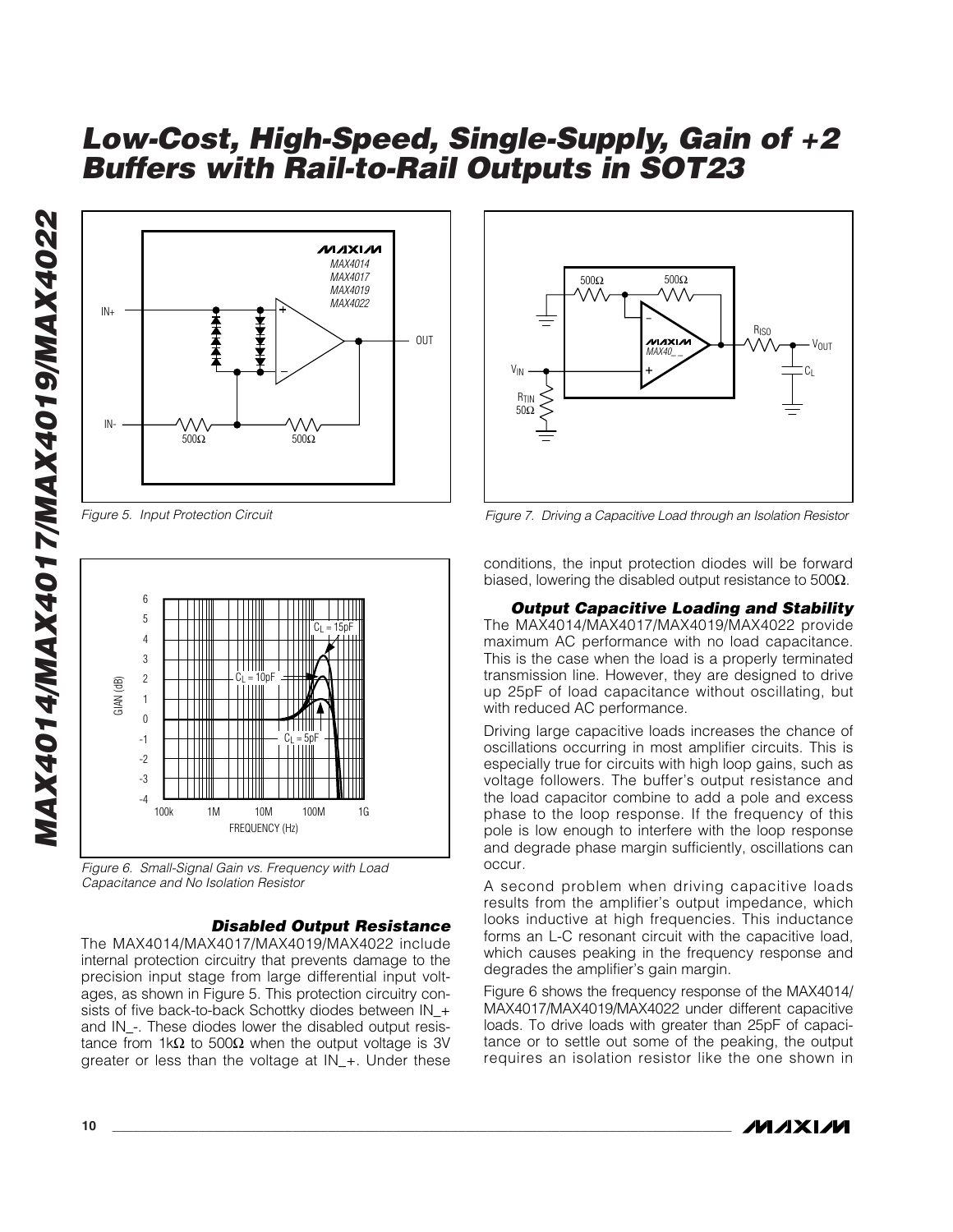

*Figure 8. Capacitive Load vs. Isolation Resistance*

Figure 7. Figure 8 is a graph of the optimal isolation resistor versus load capacitance. Figure 9 shows the frequency response of the MAX4014/MAX4017/MAX4019/ MAX4022 when driving capacitive loads with a 27 $\Omega$  isolation resistor.



*Figure 9. Small-Signal Gain vs. Frequency with Load Capacitance and 27*Ω *Isolation Resistor*

Coaxial cables and other transmission lines are easily driven when properly terminated at both ends with their characteristic impedance. Driving back-terminated transmission lines essentially eliminates the lines' capacitance.